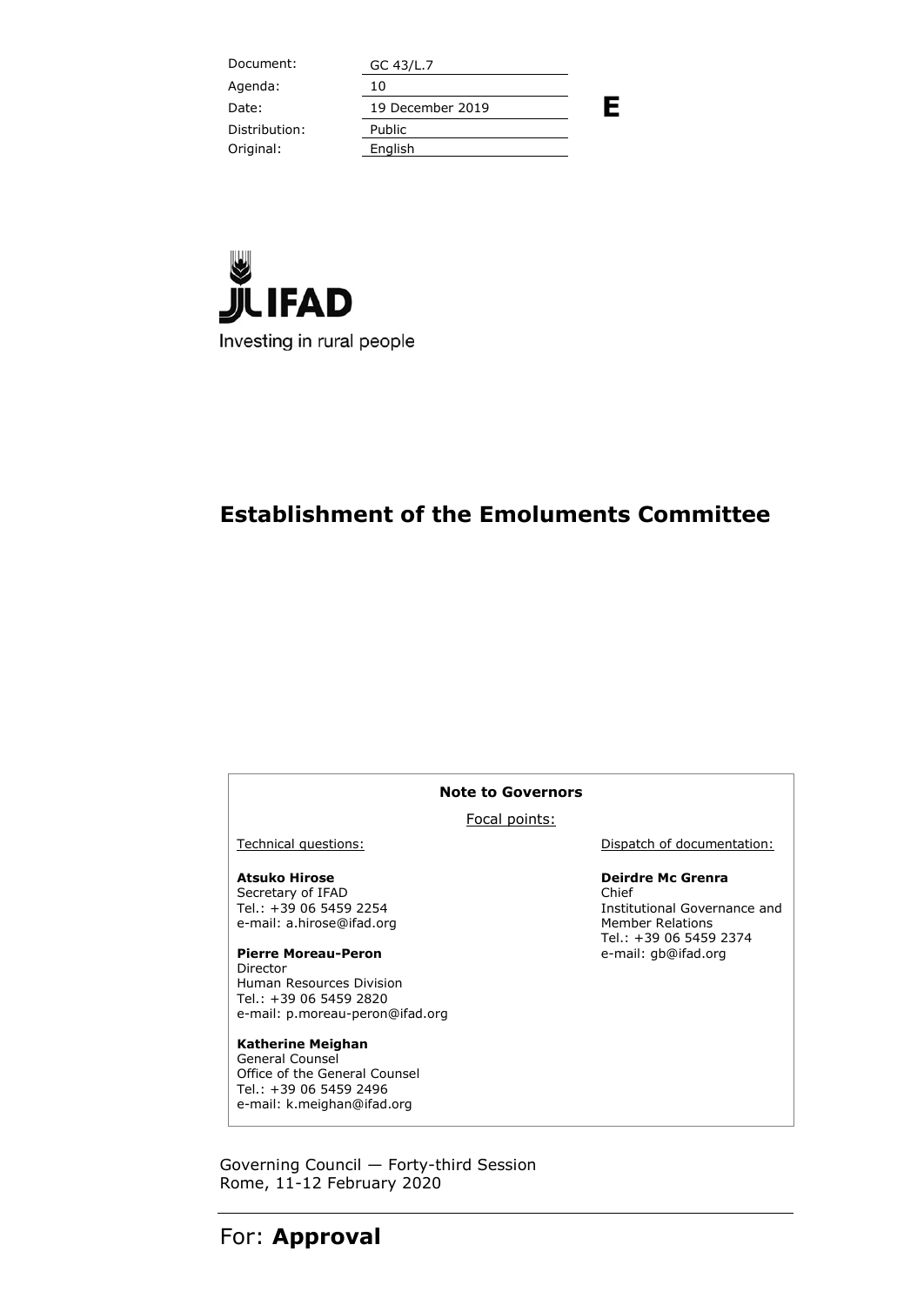# **Recommendation for approval**

The Governing Council is invited to consider this report and to adopt the draft resolution to re-establish the Emoluments Committee.

# **Establishment of the Emoluments Committee**

- 1. The Emoluments Committee is a committee of the Governing Council established pursuant to rule 15 of the [Rules of Procedure of the Governing Council.](https://www.ifad.org/documents/38711624/39421003/gc_e.pdf/d7b76fc2-fe7c-4fdd-9930-9eb2b094c4fb)
- 2. The By-laws for the Conduct of the Business of IFAD provides in section 6.2, inter alia, that: "When the term of office of the President is due to expire, the appointment of a President shall be placed on the agenda of the annual session of the Governing Council immediately preceding the expiry of the term of office". Further, section 6.1 states: "The salary, allowances and other entitlements of the President shall be determined by resolution of the Governing Council."
- 3. The Governing Council being the only body with the authority to determine the remuneration of the President in accordance with article 6.2(c)(vi) of the Agreement Establishing the International Fund for Agricultural Development – at its first session in December 1977, adopted resolution 77/5, thus establishing the net salary, representation allowance and benefits of the President of IFAD on a par with those of the reference United Nations agency in Rome, namely the Food and Agriculture Organization of the United Nations (FAO).
- 4. Subsequently, the Governing Council adopted, from time to time, resolutions which provided, inter alia, that the Governing Council should re-examine the salary, allowances (including representation allowance) and other entitlements of the President prior to the election of the next President through the advice and report provided by the Emoluments Committee established by the Governing Council for that purpose.
- 5. Most recently, having considered the report of the Emoluments Committee contained in document GC 40/L.3 and the recommendations of the Executive Board thereon, the Governing Council at its fortieth session, held in February 2017, adopted resolution 192/XL, in which it decided that:
	- "1. The salary of the President of IFAD shall continue to be established on a par with that of the Director-General of the Food and Agriculture Organization of the United Nations (FAO).
	- 2. The President's representation allowance of US\$50,000 per annum shall continue to be provided.
	- 3. The President shall continue to be entitled to participate in insurance, medical, pension, retirement and other plans as may be established for the employees of the Fund and not otherwise covered by his/her emoluments.
	- 4. The Fund shall make housing arrangements for the President in accordance with the following conditions:
		- a) The Fund, with due consideration to the cost implications of the security aspects, will continue to provide appropriate housing for the President. Subject to subparagraphs 4(b) through 4(e) below, the Fund's annual housing expenditures will not exceed the amount of EUR 180,000. The ceiling is aligned with that of the Director-General, FAO, and will apply to expenditure incurred over a calendar year and pro-rated in the event that a President does not serve for a full calendar year. A statement of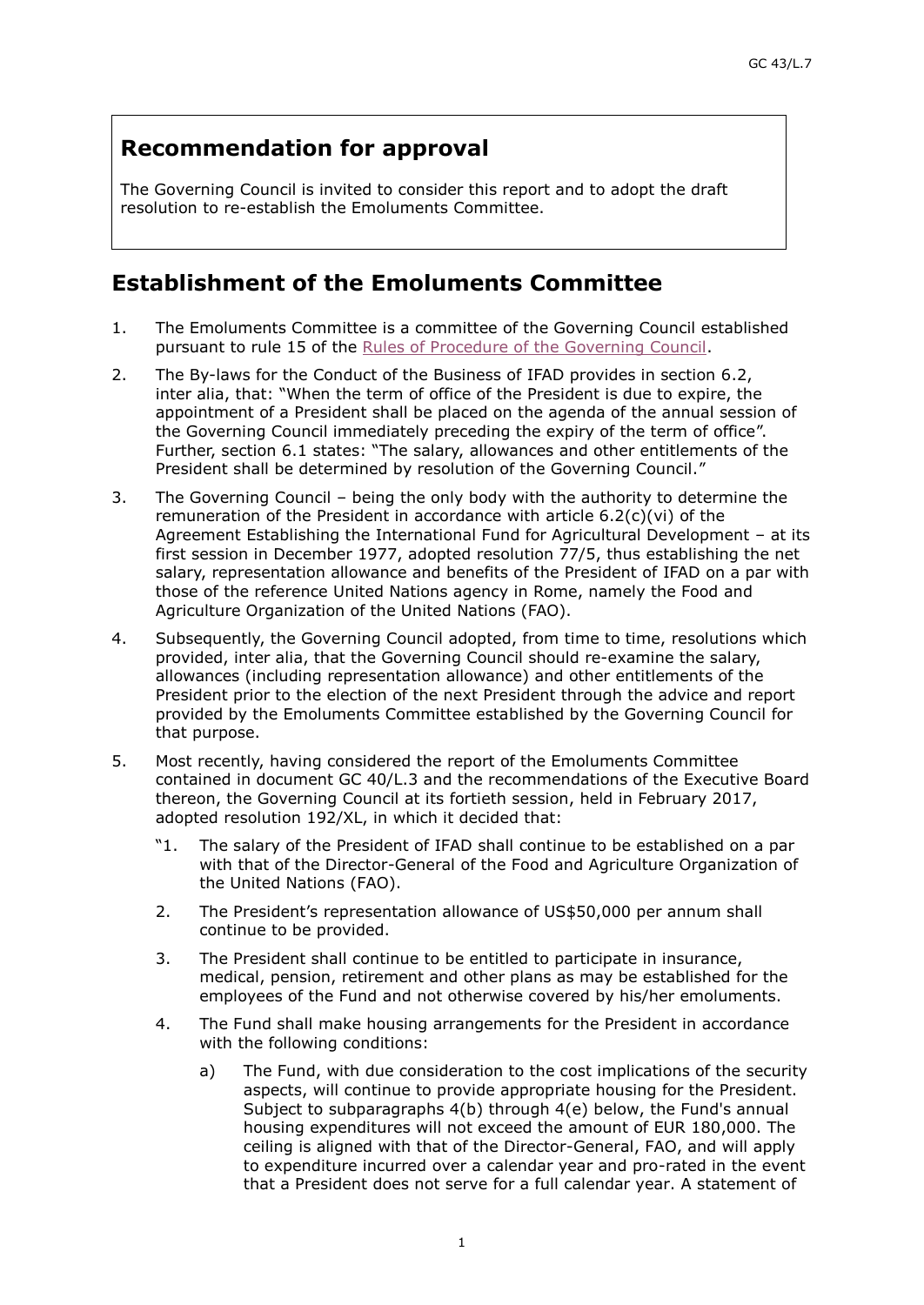recurrent housing expenditures will be prepared annually and audited after the end of each year, with IFAD recovering from the President any amounts determined to be in excess of the ceiling or ineligible for payment by IFAD.

- b) The recurrent housing costs that will be payable by IFAD and counted as expenditures subject to the ceiling will include rent and associated banking/service charges; utilities; telecommunications equipment and connections; and upkeep, repairs and maintenance for the house and grounds and other related expenses.
- c) Expenditures for security systems will be paid by IFAD, provided that they are certified as necessary by the United Nations Department of Safety and Security; they will be subject to the ceiling. It may prove necessary to address an adverse change of circumstances having a bearing on the security of the President and to incur additional expenditures for security of the residence as certified as necessary by UNDSS. Management will make all necessary efforts to contain such costs within the ceiling. If unable to do so, the Executive Board, following a review by the Audit Committee, shall report to the Governing Council on such additional expenditures and make recommendations for the Council's consideration.
- d) The cost of official telephone calls will be reimbursed by IFAD and not counted against the ceiling. The cost of personal telephone calls will be paid by the President. In the event that the costs of official and personal phone calls are difficult to separate, the total cost of calls will be divided equally between the President and IFAD.
- e) The Fund will cover reasonable and necessary one-time expenditures in connection with the setting up, equipping, and refurbishing of a President's residence. Such expenditures will be charged either against the ceiling for the first year of a President's term or, in equal instalments, against the ceilings for each year of the term. Such installation costs will be payable by IFAD only on one occasion and only upon the initial appointment of a President.
- 5. The salary, allowances and other entitlements specified in paragraphs 1 to 4 of this resolution shall apply to the person appointed as President of IFAD at the fortieth session of the Governing Council."
- 6. Accordingly, and given that the present incumbent of the office of the President will complete his term of office on 31 March 2021 and that sufficient time needs to be allowed for a comprehensive review, a draft resolution to re-establish the Emoluments Committee is hereby submitted to the Executive Board for its consideration and transmittal to the Governing Council.
- 7. Following precedent, unless the Governing Council wishes to determine otherwise, the Emoluments Committee shall consist of nine Governors (four from List A, two from List B and three from List C) or their representatives, who may be nominated by the Chairperson pursuant to rule 15.2 of the Rules of Procedure of the Governing Council.